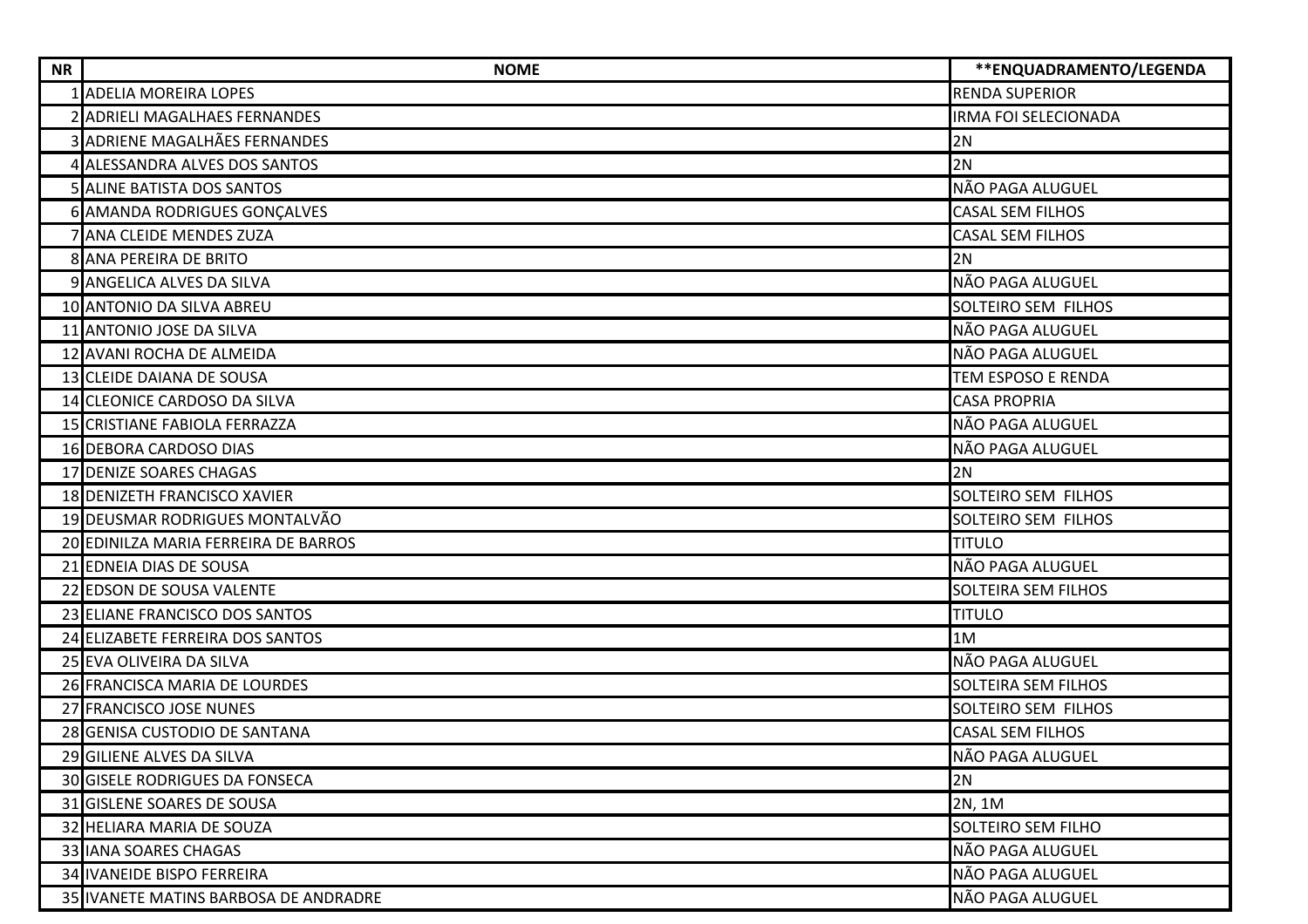| 36 JAILSON DE SOUSA FIQUEIRA             | <b>SOLTEIRO SEM FILHO</b>  |
|------------------------------------------|----------------------------|
| 37 JANAINA CARDOSO DOS SANTOS            | 2N, 1M                     |
| <b>38 JANILDA MOREIRA LOPES</b>          | NÃO PAGA ALUGUEL           |
| 39 JHONATAN CARVALHO CAMPOS              | SOLTEIRO SEM FILHOS        |
| 40 JOANA LOPES NASCIMENTO                | 2N                         |
| 41 JOÃO BATISTA CELESTINO DA SILVA       | 4N                         |
| 42 JOSÉ ADILSON RODRIGUES DE SANTANA     | SOLTEIRO SEM FILHOS        |
| 43 JOSÉ LEAL DE SOUZA NETO               | <b>CASAL SEM FILHOS</b>    |
| 44 JOSÉ NETO VIEIRA DE BRITO             | <b>SOLTEIRO SEM FILHOS</b> |
| 45 JOSE NOGUEIRA DA SILVA                | <b>SOLTEIRO SEM FILHO</b>  |
| <b>46 JUCELIA RAMOS SILVA</b>            | NÃO PAGA ALUGUEL           |
| 47 JULIANA FERNANDES BENTO               | <b>TITULO</b>              |
| 48 KATILA LAYANE FERREIRA CONSERVA       | 2N                         |
| 49 LEIDIANE GRAMACHO DA SILVA            | 2N                         |
| 50 LUCINEIDE CAMPELO DE MIRANDA          | <b>TITULO</b>              |
| 51 LUCINEIDE MARIA DOS SANTOS            | 2N                         |
| 52 LUIZ CARLOS ALVES DE CASTRO           | <b>SOLTEIRO SEMFILHOS</b>  |
|                                          | 2N                         |
| 53 LUZIA GONÇALVES DE OLIVEIRA           |                            |
| 54 LUZIA TIBERIO DE OLIVEIRA             | 2N                         |
| 55 MAELSON TIBERIO DE OLIVEIRA           | NÃO PAGA ALUGUEL           |
| 56 MAGNA DE SOUZA VALENTE                | <b>TITULO</b>              |
| 57 MAGNA FERNANDA PARTECKA               | <b>TITULO</b>              |
| 58 MARIA APARECIDA FELIX DE ARAUJO       | 1M                         |
| 59 MARIA APARECIDA SANTOS COSTA          | 1M                         |
| 60 MARIA DAS DORES MARTINS B. DE ANDRDE  | NÃO PAGA ALUGUEL           |
| 61 MARIA MAGALHÃES PEREIRA               | <b>RENDA SUPERIOR</b>      |
| 62 MARIA SUELI PEREIRA SOUSA             | 1M                         |
| 63 MARIA SUELY DOS SANTOS SANTANA        | <b>CASAL SEM FILHOS</b>    |
| 64 MARILENE FERMINO DA SILVA             | 2N                         |
| 65 MARIO ALVES PINHEIRO JUNIOR           | <b>SOLTEIRO SEM FILHOS</b> |
| 66 MARLENE FERMINO DA SILVA              | 2N                         |
| 67 MAYARA VIEIRA VERNANCIO DA SILVA      | NÃO PAGA ALUGUEL           |
| 68 MONICA RODRIGUES DE OLIVEIRA          | <b>CASA PROPRIA</b>        |
| 69 NEILMA MAIARA FERREIRA DE SOUSA LOPES | <b>CASAL SEM FILHOS</b>    |
| 70 ORLEI ALVES DA CRUZ                   | <b>SOLTEIRO SEMFILHOS</b>  |